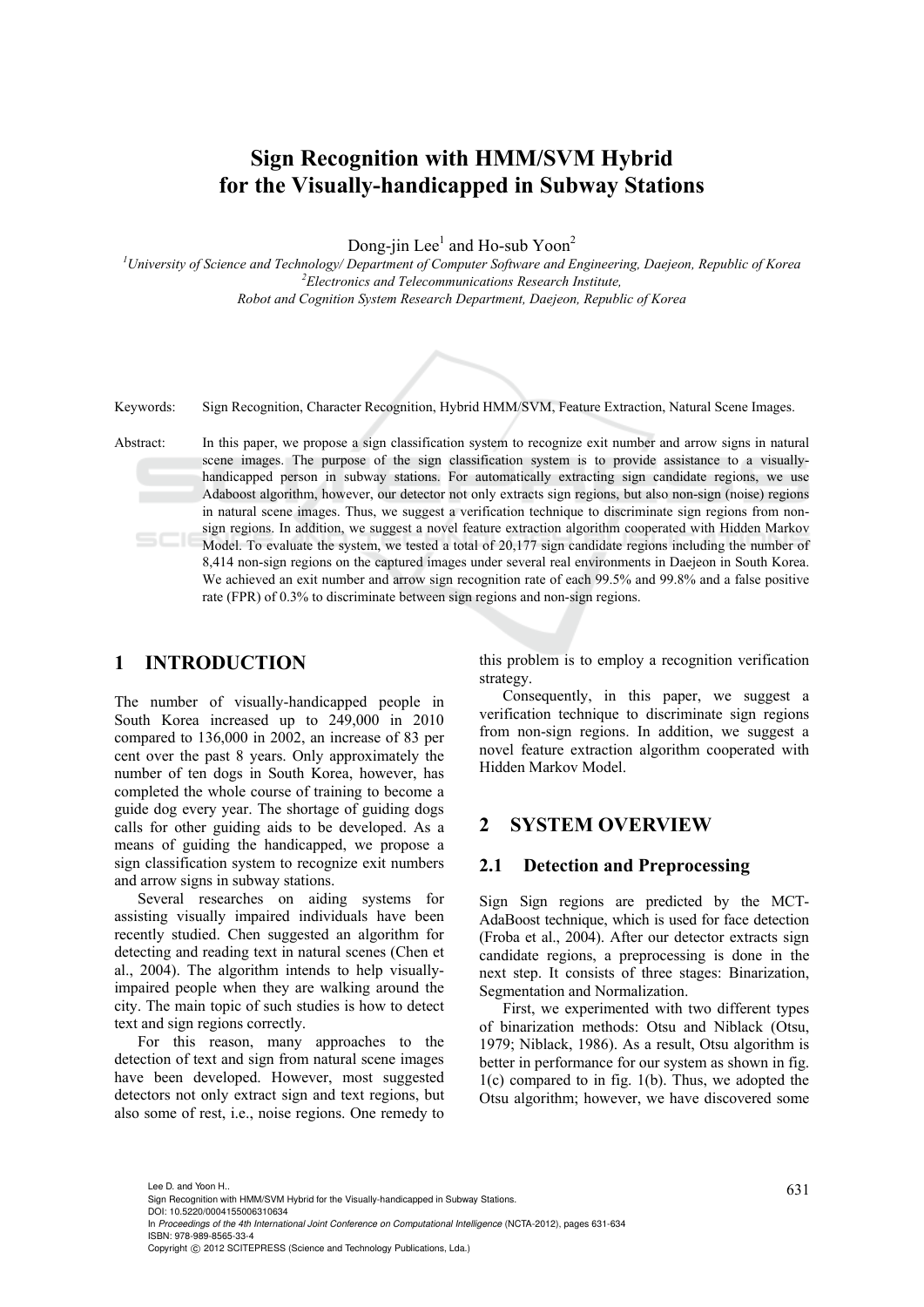binarization errors in fig. 1(e). In order to obtain a better binary image, we add 20 to the threshold of the Otsu's method if the candidate sign is white, otherwise, we minus 7 to the threshold if the candidate sign is black. It achieves good result as shown in fig.  $1(f)$ .



Figure 1: Comparison of the binarizations.

Table 1: The definition of each pixel.

| Term                   | <b>Definition</b>                                                                                                                                        | <b>Abbreviation</b><br>(Pixel Value) | Feature<br>Value |
|------------------------|----------------------------------------------------------------------------------------------------------------------------------------------------------|--------------------------------------|------------------|
| Foreground<br>Pixel    | The pixel represents a skeleton of the image<br>and are denoted by 1s.                                                                                   | ʹΟ΄<br>(255)                         |                  |
| Background<br>Pixel    | The pixel represents a non-skeleton of the<br>image and are denoted by 0s.                                                                               | ٠,<br>(0)                            |                  |
| <b>EndPoint</b>        | The point is connected with only one neighbor<br>pixel in a $3 \times 3$ window.                                                                         | Έ΄<br>(20)                           | $\mathbf{o}$     |
| <b>Branch</b><br>Point | The point is connected with more than three<br>neighbor pixels in a $3 \times 3$ window.                                                                 | B'<br>(10)                           | <b>9A</b>        |
| <b>Curve Point</b>     | The point is connected with two neighbor<br>pixel in a $3 \times 3$ window. Also, end points and<br>branch points cannot exist in a $9 \times 9$ window. | 'C'<br>(30)                          | XY               |
| Chain-code             | The chain-code represents a set of direction<br>vectors.                                                                                                 | 'Number 1 to<br>8<br>(1to8)          | Number<br>1 to 8 |

At the segmentation stage, we perform the blob analysis (Yoon et al., 2011). This algorithm is simple but useful method to inspect all labeled blobs to exclude non-sign blobs.

In the next stage, we normalized the size of the selected blob by  $24 \times 24$  pixels, then performed a median filter to make the selected blob more smoothly.

# **2.2 Feature Extraction and Recognition using SVM**

We adopted 8-direction gradient features prosed by Liu (Liu et al., 2008). In the feature extraction, each pixel calculates a weighted vote in a normalized image image using the Sobel operator, which is used to calculate approximations of the horizontal and vertical derivatives. Then, the votes are accumulated into 8 orientation bins over in 0˚-360˚. After that, each pixel of the 8 orientation bins merged into N  $\times$ N blocks in the image to reduce the dimensionality.

Also, we employed library for Support Vector Machines (LIBSVM), and performed multiclass classification using SVM (Chang *et al.*, 2001). In this work, we trained 8,500 sample images including

500 non-sign (noise) images, which are selected randomly from natural scene images in the subway station. Then, we tested 2550 samples with 150 nonsign sample images to check the performance of the trained classifier and gained 99.96% of recognition accuracy.

# **2.3 Feature Extraction and Recognition using HMM**

In this section, we define the term of the important pixels as shown in our previous research in table 1 and explain about how to make our feature vectors (Kim et al., 2011).

In the first step, we adopted Ahmed's thinning algorithms (Ahmed et al., 2002). Because this algorithm preserves the shape of the binary image. Also, it means that the method is rotation invariant. After the thinning algorithm is performed, the skeleton of the binary image is extracted.

In the second step, we easily find the end points and branch points by convolving the image with a 3  $\times$ 3 window. After that, we determine the starting point of the skeleton tracing by the following priority.

- 1) A Top-left End point.
- 2) A Top-Left Branch point.
- 3) A Top-Left foreground pixel.

Next, we have visited all of the foreground pixels from the starting point and store the tracking information into a vector space called Vec at the same time. As a result, we completed a chain code in fig. 2(a). After that, we modify a pixel value of the chain code in order to make it more smoothly like a median filter. (Kim *et al*., 2011).



Figure 2: Sequence of feature extraction.

In the third step, we find curve points by the certain condition as mentioned in table 1 and then we delete curve points that are not met the specific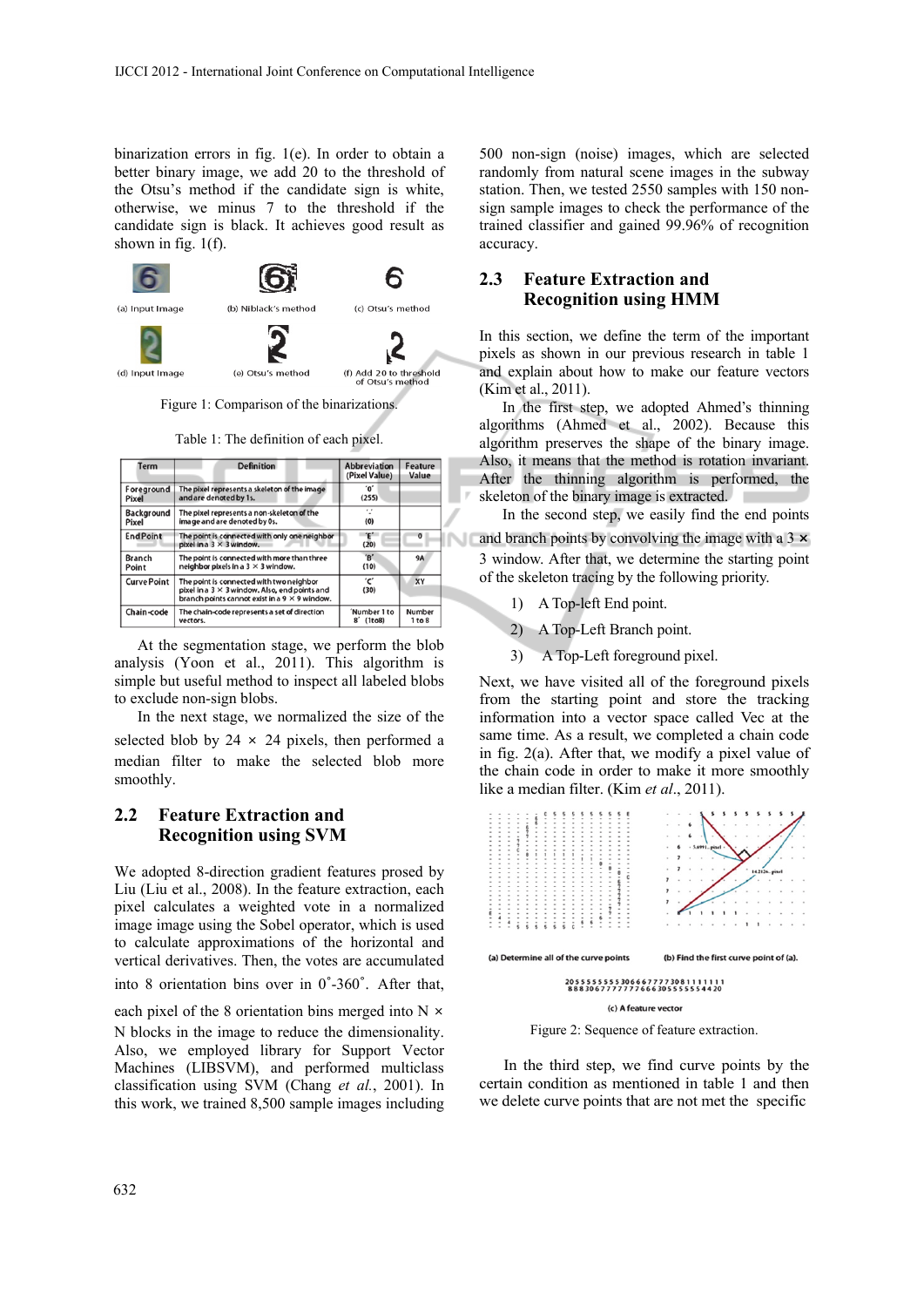condition in fig. 2(b). The algorithm is as follows:

| <b>Algorithm 1</b> Delete curve points                  |  |  |  |  |  |
|---------------------------------------------------------|--|--|--|--|--|
| <b>Begin</b>                                            |  |  |  |  |  |
| $A = point (only for Curve Point)$                      |  |  |  |  |  |
| $B =$ point on line CD orthogonal with A                |  |  |  |  |  |
| Line $CD = A$ line from Point to Vec[i]                 |  |  |  |  |  |
| Point $=$ the x and y coordinates of the starting point |  |  |  |  |  |
| $Vec$ = vector space excluding candidate curve points   |  |  |  |  |  |
| $Vec2$ = vector space including candidate curve points  |  |  |  |  |  |
| $n$ Minimum = 9 pixel                                   |  |  |  |  |  |
| $dThreshold = 4.95 pixel$                               |  |  |  |  |  |
| $nIndex = 0$                                            |  |  |  |  |  |
| For $(i=3$ to vec.size -1)                              |  |  |  |  |  |
| Line $CD = distance from Point to Vec2[i]$              |  |  |  |  |  |
| If (Vec2[i] = Branch Point && Vec2[i] = End point)      |  |  |  |  |  |
| $Point = Vec2[i+1]$                                     |  |  |  |  |  |
| $nIndex = i + 1$                                        |  |  |  |  |  |
| If (line $CD > n$ Minimum)                              |  |  |  |  |  |
| For $(i=$ nIndex to i)                                  |  |  |  |  |  |
| If $(Vec2[i] == Curve Point)$<br>$A = Vec2[i]$          |  |  |  |  |  |
| $nIndex = Find the maximum distance from A to$          |  |  |  |  |  |
| B longer Than dThreshold                                |  |  |  |  |  |
| If (success to find the curve point)                    |  |  |  |  |  |
| Update (Vec)                                            |  |  |  |  |  |
| $i = nIndex$                                            |  |  |  |  |  |
| Point = the x, y coordinates of the Vec2[nIndex]        |  |  |  |  |  |
| End                                                     |  |  |  |  |  |
|                                                         |  |  |  |  |  |

Here, to find the maximum distance from A to B, we first calculate the angle *θ* between Line CD and xaxis, then we rotated the points between Point and Vec2[i] as angle  $\theta$  in a clockwise direction. The following equation is used:

 $(y') = (x - a) \times \sin \theta + (y - b) \times \cos \theta$  (1)

Where  $point(x, y)$  are the coordinates of A and point(*a, b)* are the coordinates of Point. After that, the absolute value of *y´* is the distance between A and B.

In the fourth step, we generate our novel feature vector using a set of pixel values as shown in fig. 2 (c). To demonstrate the advantage of this feature extraction algorithm, we trained 8,000 sample images (500 sample images for each class) using HMM and tested 2,400 another sample images. As a result, we achieve an overall accuracy of 98.29% with HMM (Rabiner, 1989).

#### **2.4 Verification**

In this section, we propose a verification technique to discriminate sign regions from non-sign regions.

Before the verification technique is applied, we combined the recognition results from two different types of classifiers: SVM and HMM. Because, when we only get a result using SVM, true positive rate (TPR) is low, although the recognition result is reasonable in table 2. For this work, we estimated probabilities for multi-class classification based on Wu's method using the SVM (Wu *et al*., 2004). After that, if the result is noise, not exit numbers and arrows and the probability is less than a certain threshold, we would select the result from the HMM. Otherwise, the result from the SVM is selected.

In the next step, a verification technique is performed. The decision of acceptance or rejection is taken by comparing with the HMM's log-likelihood to a threshold (Van *et al*., 2004). To find the optimal threshold, we investigated the number of 40000 images (2500 per each class).

#### **3 EXPERIMENTAL RESULTS**

In our research, the code to implement an algorithm OGY PUBLIC was C++ and we achieved the processing time of our system was about 5-15 fps on a 3.4-GHz Pentium IV PC with high resolution images  $(1280 \times 480)$ pixels).

For evaluating the performance of our proposed system, we went to City Hall subway station where we tested the system in Daejeon. Our detector extracted a total of 20,178 sign-candidate regions including the number of 8,414 non-sign regions for 10 minutes while walking around on the sidewalk for blind people in the subway station. We achieved an exit number and arrow sign recognition rate of each 99.5% and 99.8% in table 2. However, there is none of Down, Down-Left, Down-Right arrow and exit number 9 signs At the City Hall subway station as shown in fig. 3. Then, the true positive rate (TPR) and false positive rate (FPR) are shown in table 2.



Figure 3: The recognition result of the different combinations.